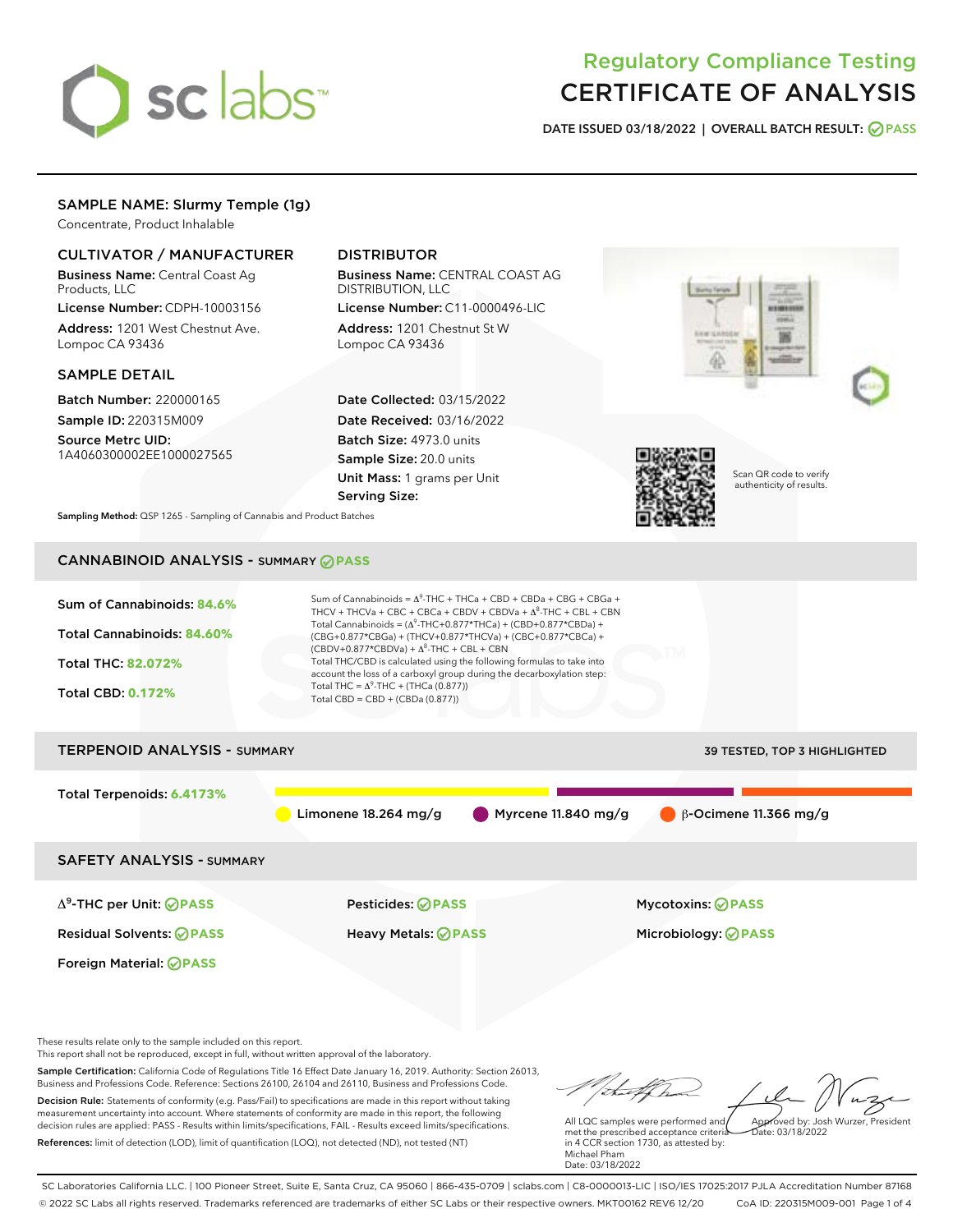



SLURMY TEMPLE (1G) | DATE ISSUED 03/18/2022 | OVERALL BATCH RESULT: @ PASS

#### CANNABINOID TEST RESULTS - 03/17/2022 2 PASS

Tested by high-performance liquid chromatography with diode-array detection (HPLC-DAD). **Method:** QSP 1157 - Analysis of Cannabinoids by HPLC-DAD

#### TOTAL CANNABINOIDS: **84.60%**

Total Cannabinoids (Total THC) + (Total CBD) + (Total CBG) + (Total THCV) + (Total CBC) +  $(Total CBDV) +  $\Delta^8$ -THC + CBL + CBN$ 

TOTAL THC: **82.072%** Total THC (Δ<sup>9</sup> -THC+0.877\*THCa)

TOTAL CBD: **0.172%**

Total CBD (CBD+0.877\*CBDa)

TOTAL CBG: 1.435% Total CBG (CBG+0.877\*CBGa)

TOTAL THCV: 0.39% Total THCV (THCV+0.877\*THCVa)

TOTAL CBC: ND Total CBC (CBC+0.877\*CBCa)

TOTAL CBDV: ND Total CBDV (CBDV+0.877\*CBDVa)

| <b>COMPOUND</b>  | LOD/LOQ<br>(mg/g)          | <b>MEASUREMENT</b><br><b>UNCERTAINTY</b><br>(mg/g) | <b>RESULT</b><br>(mg/g) | <b>RESULT</b><br>(%) |
|------------------|----------------------------|----------------------------------------------------|-------------------------|----------------------|
| $\Lambda^9$ -THC | 0.06/0.26                  | ±21.995                                            | 820.72                  | 82.072               |
| <b>CBG</b>       | 0.06 / 0.19                | ±0.441                                             | 14.35                   | 1.435                |
| <b>THCV</b>      | 0.1 / 0.2                  | ±0.15                                              | 3.9                     | 0.39                 |
| <b>CBN</b>       | 0.1/0.3                    | ±0.17                                              | 3.4                     | 0.34                 |
| $\Delta^8$ -THC  | 0.1 / 0.4                  | ±0.12                                              | 1.9                     | 0.19                 |
| <b>CBD</b>       | 0.07/0.29                  | ±0.062                                             | 1.72                    | 0.172                |
| <b>THCa</b>      | 0.05/0.14                  | N/A                                                | <b>ND</b>               | <b>ND</b>            |
| <b>THCVa</b>     | 0.07/0.20                  | N/A                                                | <b>ND</b>               | <b>ND</b>            |
| <b>CBDa</b>      | 0.02/0.19                  | N/A                                                | <b>ND</b>               | <b>ND</b>            |
| <b>CBDV</b>      | 0.04 / 0.15                | N/A                                                | <b>ND</b>               | <b>ND</b>            |
| <b>CBDVa</b>     | 0.03 / 0.53                | N/A                                                | <b>ND</b>               | <b>ND</b>            |
| <b>CBGa</b>      | 0.1 / 0.2                  | N/A                                                | <b>ND</b>               | <b>ND</b>            |
| <b>CBL</b>       | 0.06 / 0.24                | N/A                                                | <b>ND</b>               | <b>ND</b>            |
| <b>CBC</b>       | 0.2 / 0.5                  | N/A                                                | <b>ND</b>               | <b>ND</b>            |
| <b>CBCa</b>      | 0.07/0.28                  | N/A                                                | <b>ND</b>               | <b>ND</b>            |
|                  | <b>SUM OF CANNABINOIDS</b> |                                                    | 846.0 mg/g              | 84.6%                |

#### **UNIT MASS: 1 grams per Unit**

| $\Delta^9$ -THC per Unit              | 1100 per-package limit | 820.72 mg/unit | <b>PASS</b> |
|---------------------------------------|------------------------|----------------|-------------|
| <b>Total THC per Unit</b>             |                        | 820.72 mg/unit |             |
| <b>CBD</b> per Unit                   |                        | $1.72$ mg/unit |             |
| <b>Total CBD per Unit</b>             |                        | $1.72$ mg/unit |             |
| Sum of Cannabinoids<br>per Unit       |                        | 846.0 mg/unit  |             |
| <b>Total Cannabinoids</b><br>per Unit |                        | 846.0 mg/unit  |             |

| <b>COMPOUND</b>         | LOD/LOQ<br>(mg/g) | <b>MEASUREMENT</b><br><b>UNCERTAINTY</b><br>(mg/g) | <b>RESULT</b><br>(mg/g)                         | <b>RESULT</b><br>(%) |
|-------------------------|-------------------|----------------------------------------------------|-------------------------------------------------|----------------------|
| Limonene                | 0.005 / 0.016     | ±0.2027                                            | 18.264                                          | 1.8264               |
| <b>Myrcene</b>          | 0.008 / 0.025     | ±0.1184                                            | 11.840                                          | 1.1840               |
| β-Ocimene               | 0.006 / 0.020     | ±0.2842                                            | 11.366                                          | 1.1366               |
| Terpinolene             | 0.008 / 0.026     | ±0.0886                                            | 5.572                                           | 0.5572               |
| $\alpha$ -Pinene        | 0.005 / 0.017     | ±0.0314                                            | 4.680                                           | 0.4680               |
| β-Pinene                | 0.004 / 0.014     | ±0.0334                                            | 3.754                                           | 0.3754               |
| β-Caryophyllene         | 0.004 / 0.012     | ±0.0834                                            | 3.012                                           | 0.3012               |
| Fenchol                 | 0.010 / 0.034     | ±0.0273                                            | 0.908                                           | 0.0908               |
| Linalool                | 0.009/0.032       | ±0.0255                                            | 0.861                                           | 0.0861               |
| $\alpha$ -Humulene      | 0.009 / 0.029     | ±0.0204                                            | 0.816                                           | 0.0816               |
| $\alpha$ -Bisabolol     | 0.008 / 0.026     | ±0.0201                                            | 0.485                                           | 0.0485               |
| Terpineol               | 0.009 / 0.031     | ±0.0225                                            | 0.471                                           | 0.0471               |
| Camphene                | 0.005 / 0.015     | ±0.0040                                            | 0.445                                           | 0.0445               |
| trans-β-Farnesene       | 0.008 / 0.025     | ±0.0077                                            | 0.279                                           | 0.0279               |
| $\alpha$ -Phellandrene  | 0.006 / 0.020     | ±0.0027                                            | 0.258                                           | 0.0258               |
| $\alpha$ -Terpinene     | 0.005 / 0.017     | ±0.0027                                            | 0.237                                           | 0.0237               |
| $\Delta^3$ -Carene      | 0.005 / 0.018     | ±0.0025                                            | 0.227                                           | 0.0227               |
| <b>Borneol</b>          | 0.005 / 0.016     | ±0.0043                                            | 0.133                                           | 0.0133               |
| $\gamma$ -Terpinene     | 0.006 / 0.018     | ±0.0017                                            | 0.125                                           | 0.0125               |
| Guaiol                  | 0.009 / 0.030     | ±0.0043                                            | 0.117                                           | 0.0117               |
| Fenchone                | 0.009 / 0.028     | ±0.0020                                            | 0.087                                           | 0.0087               |
| Nerolidol               | 0.006 / 0.019     | ±0.0032                                            | 0.066                                           | 0.0066               |
| p-Cymene                | 0.005 / 0.016     | ±0.0010                                            | 0.049                                           | 0.0049               |
| Citronellol             | 0.003 / 0.010     | ±0.0016                                            | 0.041                                           | 0.0041               |
| Valencene               | 0.009 / 0.030     | ±0.0020                                            | 0.038                                           | 0.0038               |
| Eucalyptol              | 0.006 / 0.018     | ±0.0005                                            | 0.026                                           | 0.0026               |
| Sabinene                | 0.004 / 0.014     | ±0.0001                                            | 0.016                                           | 0.0016               |
| Sabinene Hydrate        | 0.006 / 0.022     | N/A                                                | <loq< th=""><th><loq< th=""></loq<></th></loq<> | <loq< th=""></loq<>  |
| Nerol                   | 0.003 / 0.011     | N/A                                                | <loq< th=""><th><loq< th=""></loq<></th></loq<> | <loq< th=""></loq<>  |
| Geraniol                | 0.002 / 0.007     | N/A                                                | <loq< th=""><th><loq< th=""></loq<></th></loq<> | <loq< th=""></loq<>  |
| Caryophyllene<br>Oxide  | 0.010 / 0.033     | N/A                                                | <loq< th=""><th><loq< th=""></loq<></th></loq<> | <loq< th=""></loq<>  |
| Isopulegol              | 0.005 / 0.016     | N/A                                                | ND                                              | ND                   |
| Camphor                 | 0.006 / 0.019     | N/A                                                | ND                                              | ND                   |
| Isoborneol              | 0.004 / 0.012     | N/A                                                | ND                                              | ND                   |
| Menthol                 | 0.008 / 0.025     | N/A                                                | ND                                              | ND                   |
| Pulegone                | 0.003 / 0.011     | N/A                                                | ND                                              | ND                   |
| <b>Geranyl Acetate</b>  | 0.004 / 0.014     | N/A                                                | ND                                              | ND                   |
| $\alpha$ -Cedrene       | 0.005 / 0.016     | N/A                                                | ND                                              | ND                   |
| Cedrol                  | 0.008 / 0.027     | N/A                                                | ND                                              | ND                   |
| <b>TOTAL TERPENOIDS</b> |                   |                                                    | 64.173 mg/g                                     | 6.4173%              |

SC Laboratories California LLC. | 100 Pioneer Street, Suite E, Santa Cruz, CA 95060 | 866-435-0709 | sclabs.com | C8-0000013-LIC | ISO/IES 17025:2017 PJLA Accreditation Number 87168 © 2022 SC Labs all rights reserved. Trademarks referenced are trademarks of either SC Labs or their respective owners. MKT00162 REV6 12/20 CoA ID: 220315M009-001 Page 2 of 4

# TERPENOID TEST RESULTS - 03/17/2022

Terpene analysis utilizing gas chromatography-flame ionization detection (GC-FID). **Method:** QSP 1192 - Analysis of Terpenoids by GC-FID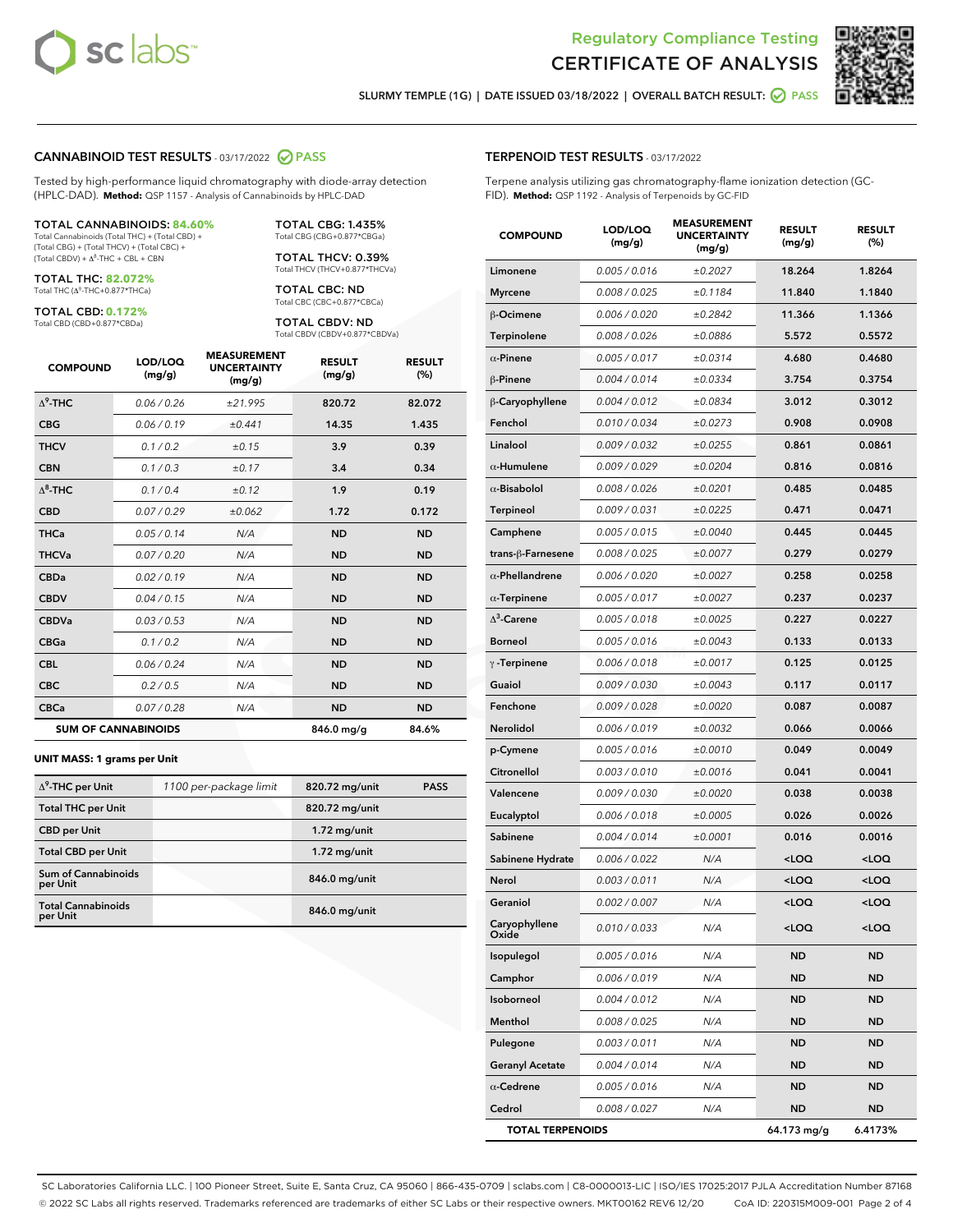



SLURMY TEMPLE (1G) | DATE ISSUED 03/18/2022 | OVERALL BATCH RESULT: @ PASS

# CATEGORY 1 PESTICIDE TEST RESULTS - 03/17/2022 2 PASS

Pesticide and plant growth regulator analysis utilizing high-performance liquid chromatography-mass spectrometry (HPLC-MS) or gas chromatography-mass spectrometry (GC-MS). \*GC-MS utilized where indicated. **Method:** QSP 1212 - Analysis of Pesticides and Mycotoxins by LC-MS or QSP 1213 - Analysis of Pesticides by GC-MS

| <b>COMPOUND</b>             | LOD/LOQ<br>$(\mu g/g)$ | <b>ACTION</b><br>LIMIT<br>$(\mu g/g)$ | <b>MEASUREMENT</b><br><b>UNCERTAINTY</b><br>$(\mu g/g)$ | <b>RESULT</b><br>$(\mu g/g)$ | <b>RESULT</b> |
|-----------------------------|------------------------|---------------------------------------|---------------------------------------------------------|------------------------------|---------------|
| <b>Aldicarb</b>             | 0.03 / 0.08            | $\geq$ LOD                            | N/A                                                     | <b>ND</b>                    | <b>PASS</b>   |
| Carbofuran                  | 0.02 / 0.05            | $\ge$ LOD                             | N/A                                                     | <b>ND</b>                    | <b>PASS</b>   |
| Chlordane*                  | 0.03/0.08              | $>$ LOD                               | N/A                                                     | <b>ND</b>                    | <b>PASS</b>   |
| Chlorfenapyr*               | 0.03/0.10              | $>$ LOD                               | N/A                                                     | <b>ND</b>                    | <b>PASS</b>   |
| Chlorpyrifos                | 0.02 / 0.06            | $>$ LOD                               | N/A                                                     | <b>ND</b>                    | <b>PASS</b>   |
| Coumaphos                   | 0.02 / 0.07            | $\geq$ LOD                            | N/A                                                     | <b>ND</b>                    | <b>PASS</b>   |
| <b>Daminozide</b>           | 0.02 / 0.07            | $\ge$ LOD                             | N/A                                                     | <b>ND</b>                    | <b>PASS</b>   |
| <b>Dichlorvos</b><br>(DDVP) | 0.03/0.09              | $\geq$ LOD                            | N/A                                                     | <b>ND</b>                    | <b>PASS</b>   |
| Dimethoate                  | 0.03 / 0.08            | $>$ LOD                               | N/A                                                     | <b>ND</b>                    | <b>PASS</b>   |
| Ethoprophos                 | 0.03/0.10              | $\geq$ LOD                            | N/A                                                     | <b>ND</b>                    | <b>PASS</b>   |
| Etofenprox                  | 0.02 / 0.06            | > LOD                                 | N/A                                                     | <b>ND</b>                    | <b>PASS</b>   |
| Fenoxycarb                  | 0.03 / 0.08            | $\geq$ LOD                            | N/A                                                     | <b>ND</b>                    | <b>PASS</b>   |
| Fipronil                    | 0.03 / 0.08            | $\ge$ LOD                             | N/A                                                     | <b>ND</b>                    | <b>PASS</b>   |
| Imazalil                    | 0.02 / 0.06            | $\ge$ LOD                             | N/A                                                     | <b>ND</b>                    | <b>PASS</b>   |
| <b>Methiocarb</b>           | 0.02 / 0.07            | $\ge$ LOD                             | N/A                                                     | <b>ND</b>                    | <b>PASS</b>   |
| Parathion-methyl            | 0.03/0.10              | > LOD                                 | N/A                                                     | <b>ND</b>                    | <b>PASS</b>   |
| <b>Mevinphos</b>            | 0.03/0.09              | $\ge$ LOD                             | N/A                                                     | <b>ND</b>                    | <b>PASS</b>   |
| Paclobutrazol               | 0.02 / 0.05            | $\ge$ LOD                             | N/A                                                     | <b>ND</b>                    | <b>PASS</b>   |
| Propoxur                    | 0.03 / 0.09            | $\geq$ LOD                            | N/A                                                     | <b>ND</b>                    | <b>PASS</b>   |
| Spiroxamine                 | 0.03 / 0.08            | $\ge$ LOD                             | N/A                                                     | <b>ND</b>                    | <b>PASS</b>   |
| Thiacloprid                 | 0.03/0.10              | $>$ LOD                               | N/A                                                     | <b>ND</b>                    | <b>PASS</b>   |

# CATEGORY 2 PESTICIDE TEST RESULTS - 03/17/2022 @ PASS

| <b>COMPOUND</b>          | LOD/LOQ<br>$(\mu g/g)$ | <b>ACTION</b><br><b>LIMIT</b><br>$(\mu g/g)$ | <b>MEASUREMENT</b><br><b>UNCERTAINTY</b><br>$(\mu g/g)$ | <b>RESULT</b><br>$(\mu g/g)$ | <b>RESULT</b> |
|--------------------------|------------------------|----------------------------------------------|---------------------------------------------------------|------------------------------|---------------|
| Abamectin                | 0.03/0.10              | 0.1                                          | N/A                                                     | <b>ND</b>                    | <b>PASS</b>   |
| Acephate                 | 0.02/0.07              | 0.1                                          | N/A                                                     | <b>ND</b>                    | <b>PASS</b>   |
| Acequinocyl              | 0.02/0.07              | 0.1                                          | N/A                                                     | <b>ND</b>                    | <b>PASS</b>   |
| Acetamiprid              | 0.02/0.05              | 0.1                                          | N/A                                                     | <b>ND</b>                    | <b>PASS</b>   |
| Azoxystrobin             | 0.02 / 0.07            | 0.1                                          | N/A                                                     | <b>ND</b>                    | <b>PASS</b>   |
| <b>Bifenazate</b>        | 0.01/0.04              | 0.1                                          | N/A                                                     | <b>ND</b>                    | <b>PASS</b>   |
| <b>Bifenthrin</b>        | 0.02 / 0.05            | 3                                            | N/A                                                     | <b>ND</b>                    | <b>PASS</b>   |
| <b>Boscalid</b>          | 0.03/0.09              | 0.1                                          | N/A                                                     | <b>ND</b>                    | <b>PASS</b>   |
| Captan                   | 0.19/0.57              | 0.7                                          | N/A                                                     | <b>ND</b>                    | <b>PASS</b>   |
| Carbaryl                 | 0.02/0.06              | 0.5                                          | N/A                                                     | <b>ND</b>                    | <b>PASS</b>   |
| Chlorantranilip-<br>role | 0.04/0.12              | 10                                           | N/A                                                     | <b>ND</b>                    | <b>PASS</b>   |
| Clofentezine             | 0.03/0.09              | 0.1                                          | N/A                                                     | <b>ND</b>                    | <b>PASS</b>   |

# CATEGORY 2 PESTICIDE TEST RESULTS - 03/17/2022 continued

| <b>COMPOUND</b>               | LOD/LOQ<br>(µg/g) | <b>ACTION</b><br><b>LIMIT</b><br>(µg/g) | <b>MEASUREMENT</b><br><b>UNCERTAINTY</b><br>$(\mu g/g)$ | <b>RESULT</b><br>(µg/g) | <b>RESULT</b> |
|-------------------------------|-------------------|-----------------------------------------|---------------------------------------------------------|-------------------------|---------------|
| Cyfluthrin                    | 0.12 / 0.38       | $\overline{c}$                          | N/A                                                     | <b>ND</b>               | <b>PASS</b>   |
| Cypermethrin                  | 0.11 / 0.32       | $\mathcal{I}$                           | N/A                                                     | <b>ND</b>               | <b>PASS</b>   |
| <b>Diazinon</b>               | 0.02 / 0.05       | 0.1                                     | N/A                                                     | <b>ND</b>               | <b>PASS</b>   |
| Dimethomorph                  | 0.03 / 0.09       | 2                                       | N/A                                                     | <b>ND</b>               | <b>PASS</b>   |
| Etoxazole                     | 0.02 / 0.06       | 0.1                                     | N/A                                                     | <b>ND</b>               | <b>PASS</b>   |
| Fenhexamid                    | 0.03 / 0.09       | 0.1                                     | N/A                                                     | <b>ND</b>               | <b>PASS</b>   |
| Fenpyroximate                 | 0.02 / 0.06       | 0.1                                     | N/A                                                     | <b>ND</b>               | <b>PASS</b>   |
| Flonicamid                    | 0.03 / 0.10       | 0.1                                     | N/A                                                     | <b>ND</b>               | <b>PASS</b>   |
| Fludioxonil                   | 0.03 / 0.10       | 0.1                                     | N/A                                                     | <b>ND</b>               | <b>PASS</b>   |
| Hexythiazox                   | 0.02 / 0.07       | 0.1                                     | N/A                                                     | <b>ND</b>               | <b>PASS</b>   |
| Imidacloprid                  | 0.04 / 0.11       | 5                                       | N/A                                                     | <b>ND</b>               | <b>PASS</b>   |
| Kresoxim-methyl               | 0.02 / 0.07       | 0.1                                     | N/A                                                     | <b>ND</b>               | <b>PASS</b>   |
| <b>Malathion</b>              | 0.03 / 0.09       | 0.5                                     | N/A                                                     | <b>ND</b>               | <b>PASS</b>   |
| Metalaxyl                     | 0.02 / 0.07       | $\overline{c}$                          | N/A                                                     | <b>ND</b>               | <b>PASS</b>   |
| Methomyl                      | 0.03 / 0.10       | 1                                       | N/A                                                     | <b>ND</b>               | <b>PASS</b>   |
| Myclobutanil                  | 0.03 / 0.09       | 0.1                                     | N/A                                                     | <b>ND</b>               | <b>PASS</b>   |
| Naled                         | 0.02 / 0.07       | 0.1                                     | N/A                                                     | <b>ND</b>               | <b>PASS</b>   |
| Oxamyl                        | 0.04 / 0.11       | 0.5                                     | N/A                                                     | <b>ND</b>               | <b>PASS</b>   |
| Pentachloronitro-<br>benzene* | 0.03 / 0.09       | 0.1                                     | N/A                                                     | <b>ND</b>               | <b>PASS</b>   |
| Permethrin                    | 0.04 / 0.12       | 0.5                                     | N/A                                                     | <b>ND</b>               | <b>PASS</b>   |
| Phosmet                       | 0.03 / 0.10       | 0.1                                     | N/A                                                     | <b>ND</b>               | <b>PASS</b>   |
| Piperonyl<br><b>Butoxide</b>  | 0.02 / 0.07       | 3                                       | N/A                                                     | <b>ND</b>               | <b>PASS</b>   |
| Prallethrin                   | 0.03 / 0.08       | 0.1                                     | N/A                                                     | <b>ND</b>               | <b>PASS</b>   |
| Propiconazole                 | 0.02 / 0.07       | 0.1                                     | N/A                                                     | <b>ND</b>               | <b>PASS</b>   |
| Pyrethrins                    | 0.04 / 0.12       | 0.5                                     | N/A                                                     | <b>ND</b>               | <b>PASS</b>   |
| Pyridaben                     | 0.02 / 0.07       | 0.1                                     | N/A                                                     | <b>ND</b>               | <b>PASS</b>   |
| Spinetoram                    | 0.02 / 0.07       | 0.1                                     | N/A                                                     | <b>ND</b>               | <b>PASS</b>   |
| Spinosad                      | 0.02 / 0.07       | 0.1                                     | N/A                                                     | <b>ND</b>               | <b>PASS</b>   |
| Spiromesifen                  | 0.02 / 0.05       | 0.1                                     | N/A                                                     | <b>ND</b>               | <b>PASS</b>   |
| Spirotetramat                 | 0.02 / 0.06       | 0.1                                     | N/A                                                     | <b>ND</b>               | <b>PASS</b>   |
| Tebuconazole                  | 0.02 / 0.07       | 0.1                                     | N/A                                                     | <b>ND</b>               | <b>PASS</b>   |
| Thiamethoxam                  | 0.03 / 0.10       | 5                                       | N/A                                                     | <b>ND</b>               | <b>PASS</b>   |
| Trifloxystrobin               | 0.03 / 0.08       | 0.1                                     | N/A                                                     | <b>ND</b>               | <b>PASS</b>   |

SC Laboratories California LLC. | 100 Pioneer Street, Suite E, Santa Cruz, CA 95060 | 866-435-0709 | sclabs.com | C8-0000013-LIC | ISO/IES 17025:2017 PJLA Accreditation Number 87168 © 2022 SC Labs all rights reserved. Trademarks referenced are trademarks of either SC Labs or their respective owners. MKT00162 REV6 12/20 CoA ID: 220315M009-001 Page 3 of 4